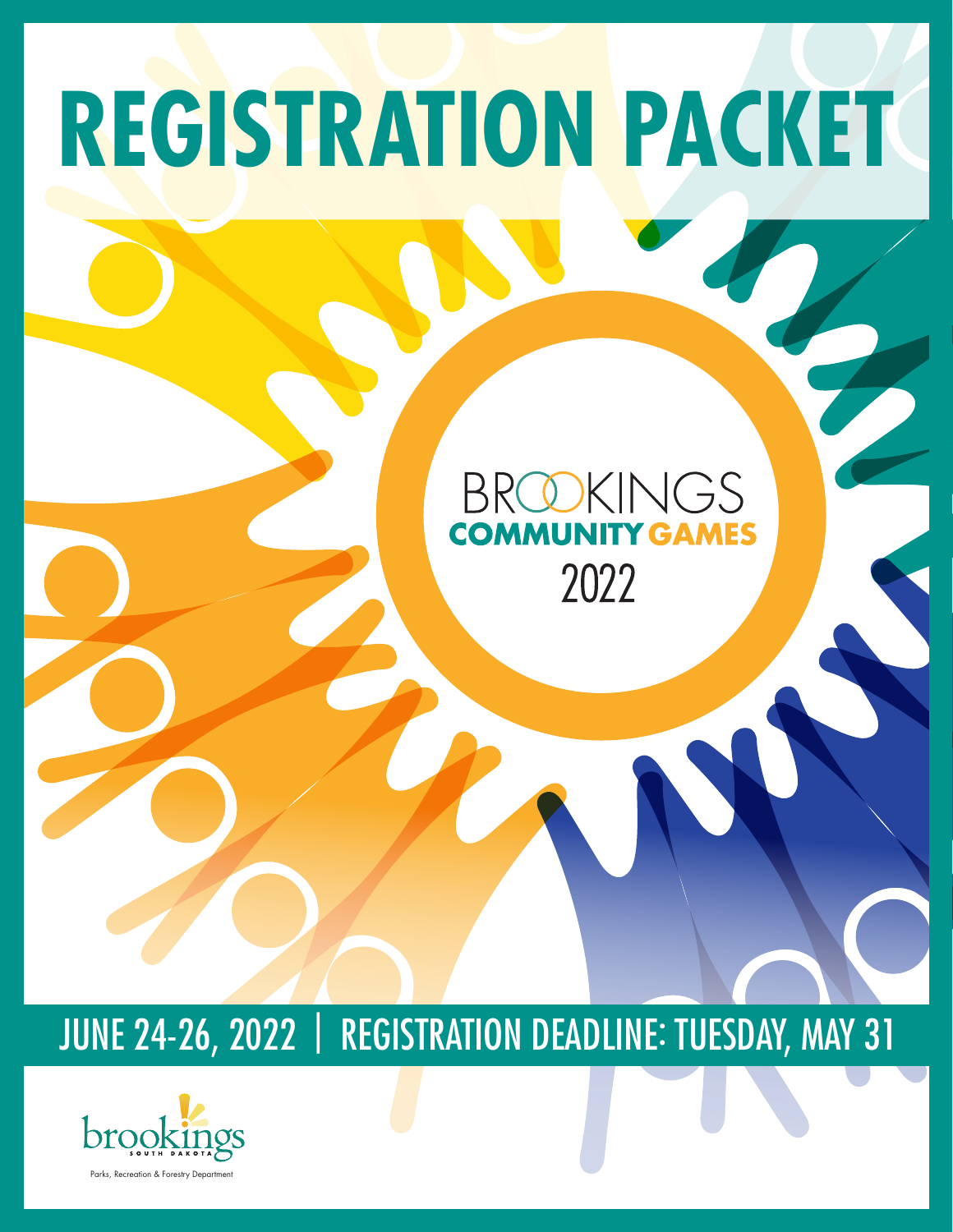# **Dear Prospective Community Games Team:**

The City of Brookings Parks and Recreation Department is excited to present the 2nd Annual Community Games! The event is scheduled for June 24-26, 2022.

The focus of this event is to introduce people to a multitude of recreational activities and facilities; promote the importance and satisfaction of living a healthy lifestyle; offer friendly competition; and provide the opportunity to meet new people while having a lot of fun! The smiles and memories will prevail over any soreness your body may experience!

Community Games includes individual and team activities. Some of the events are traditional, like Tennis and Volleyball. We also have unique activities such as a Team Adventure Relay & Obstacle/Agility Course. Because we like to also challenge your creative talents, we are offering the Face Painting art competition!

The fun and games will be here before you know it, so start putting together a team today! Each team will be made up of a maximum of 25 participants. **Registration deadline is Monday, May 30, Registration is limited to the first 30 teams!** If you would like more information, please contact the Brookings Parks & Recreation Office at 605-692-2708.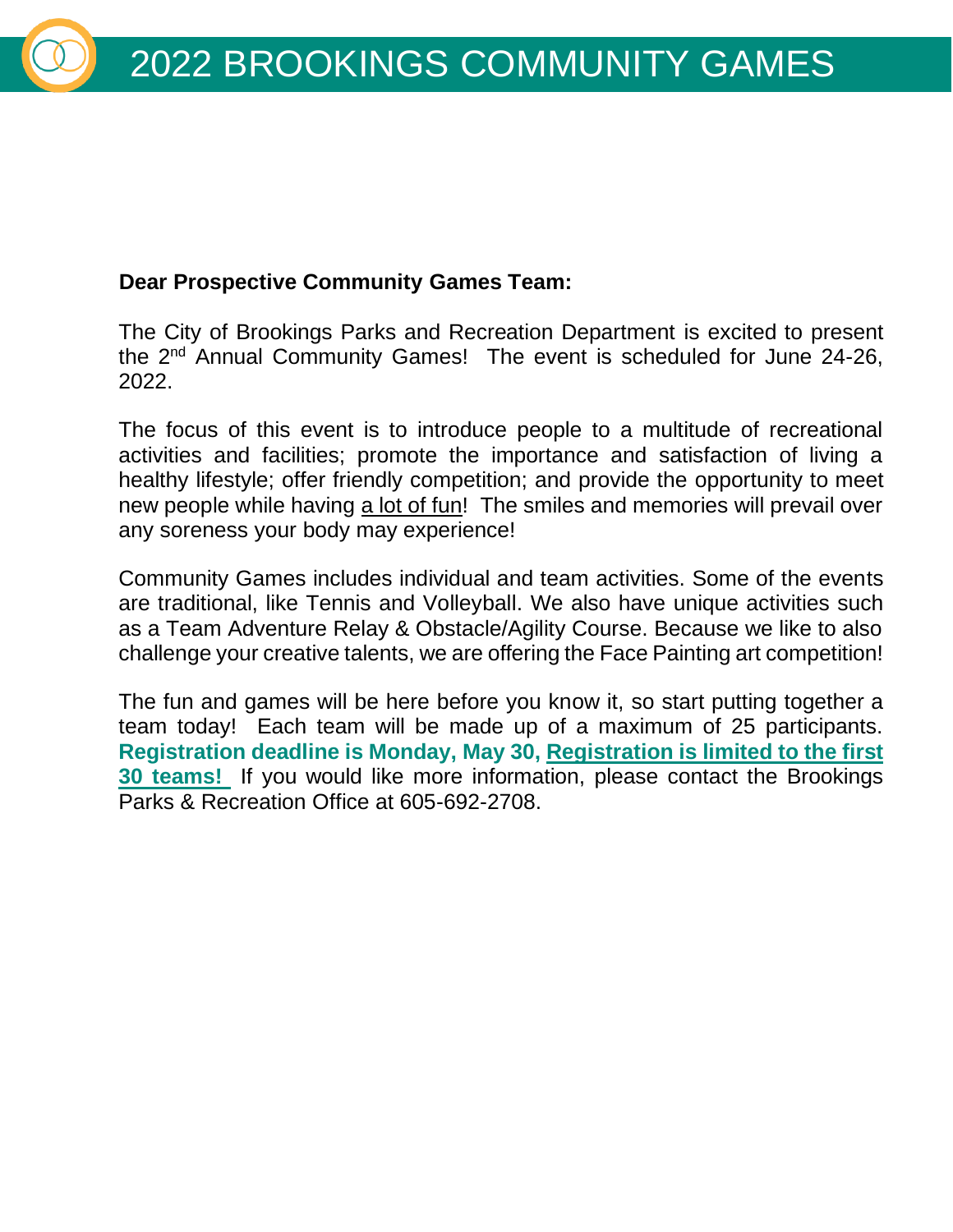# **ENTRY FEE & BENEFITS:**

- The entry fee is \$25 per person. Maximum of 25 participants per team. Checks payable to BPRD.
- All participants will receive a team T-shirt, refreshments, and a meal at the closing ceremony.

# **REGISTRATION:**

- Community Games is **limited** to the first 30 teams to register. The final deadline is **Monday, May 30th .**
	- We recommend that you register early to ensure a spot!
	- In order to be officially registered, the team captain must turn in the following:  $\Box$  Team Entry Form & Participation Numbers Form.
		- o Enclose the team entry fee of \$25 per person and deliver to the Brooking's Parks and Recreation Office 520 3rd Street, Suite 130.
		- o Double check your T-shirt sizes and that the number of people on your team corresponds to total entry fee paid.
		- o We recommend that you make copies of your Team Entry Form and Participation Numbers Form for future reference.
- Team captains will be emailed a confirmation on June 3<sup>rd</sup>. If you do not receive the confirmation email on the 13<sup>th</sup>, please call the BPRD Office at 605-692-2708.

# **INCLEMENT WEATHER:**

• In the event of inclement weather, some events may be cancelled, postponed or revised. Changes due to weather will be announced on our Brookings Park & Recreation Facebook page. Entry fees are not refundable due to weather cancellations.

# **HELPFUL HINTS WHEN ORGANIZING YOUR TEAM:**

- Establish a team captain and assistant captain.
- Start planning early. Schedule a meeting for interested participants to sign-up.
- Do not include a person on your roster until you receive his/her entry fee.
- Encourage teammates to participate in more than just 1 event.
- Utilize your entire team and recruit enough people in an effort to have participants in every event. However, teams are not required to have participants in every event.
- Do not have team members sign-up to participate in events that occur during the same time frame.
- Network your efforts and identify people who can help solicit participants and develop team spirit.
- Schedule an organizational meeting a few days before the Games to distribute shirts, schedules and rules.
- Last, but not least... keep the emphasis on having FUN!

# **FOR MORE COMMUNITY GAMES INFORMATION:**

• Brookings Park & Recreation Department, at 605-692-2708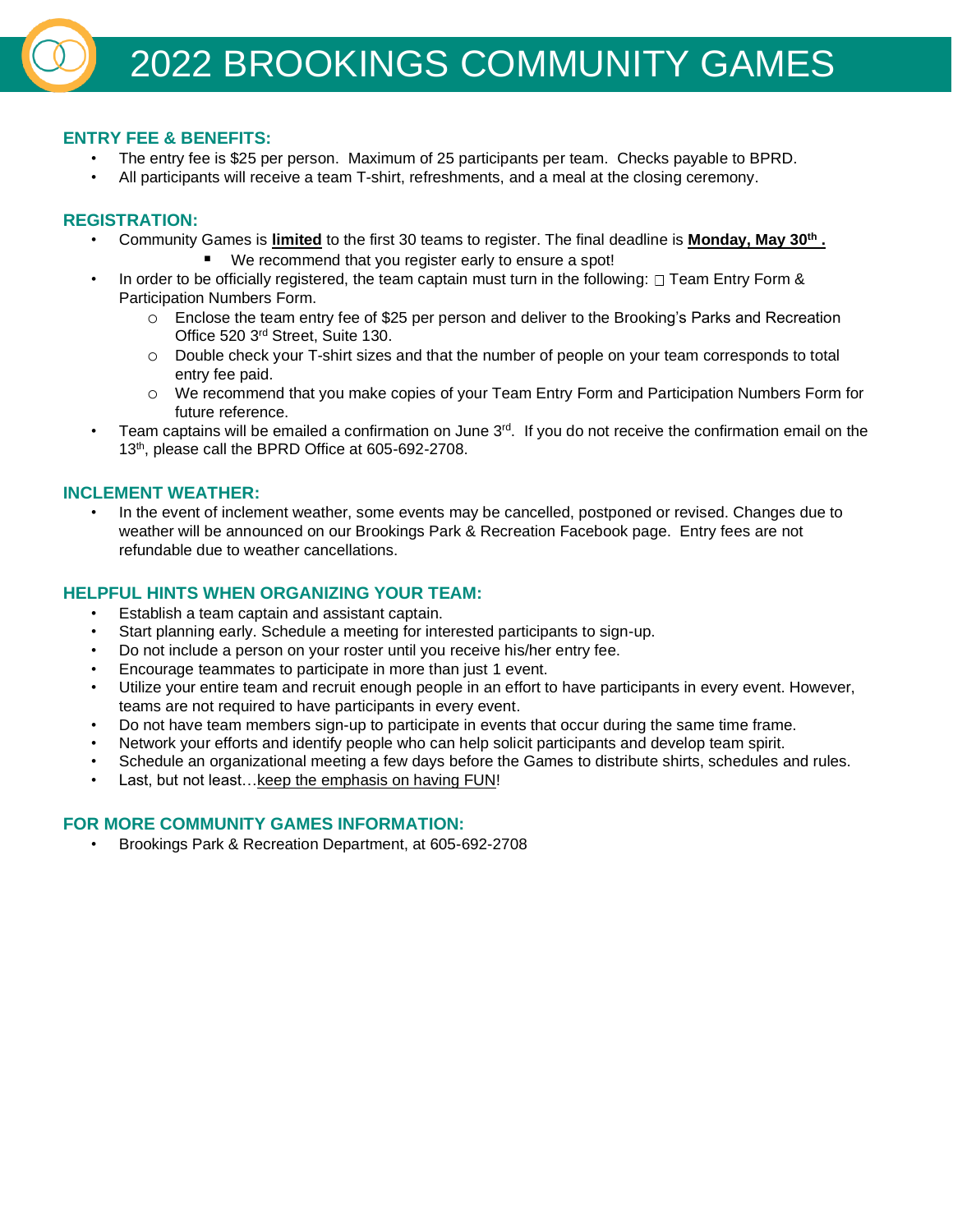# **PURPOSE:**

To encourage physical fitness, community spirit, teamwork, socialization, and fun.

# **TEAMS:**

- Team members must be 18 years of age or older as of June  $24<sup>th</sup>$ , 2022.
- Teams are usually comprised of people from businesses, neighborhoods, service clubs, churches, or a group of friends.
- Teams must consist of at least 10 people, but no more than 25. We recommend 20-25.
- Each team shall appoint a team captain and an assistant captain.

## **EVENTS:**

| Yoga      | Air Rifle Shoot Out | <b>Track/Field Events</b> | Tug of War                     | Team Adventure Relay |
|-----------|---------------------|---------------------------|--------------------------------|----------------------|
| Softball  | Pickleball          | Sand Volleyball           | Horseshoes                     | Swimming Relays      |
| Disc Golf | 5K Run/Walk         | Tennis                    | <b>Obstacle/Agility Course</b> |                      |
|           | One Hole Golf Pitch | Team Face Paint Challenge |                                | Team Building        |

## **TENTATIVE SCHEDULE:**

(Schedule may be slightly altered depending on the number of teams entered)

# **Friday, June 24**

| 5:30 p.m.–7:00 p.m. Introduction/Team Building Events, Pioneer Park |
|---------------------------------------------------------------------|
| 7:00 p.m. -8:30 p.m. Pickleball, Hillcrest Tennis Courts            |
| 7:30 p.m.--9:30 p.m. Coed Obstacle/Agility Course, Pioneer Park     |
| 8:00 p.m.–9:30 p.m. One Hole Golf Tournament, Edgebrook Golf Course |

# **Saturday, June 25**

|                          | 7:30 a.m.–9:00 a.m. 5K Run/Walk, Southbrook Parking Lot                           |
|--------------------------|-----------------------------------------------------------------------------------|
|                          | 9:15 a.m.-10:30 a.m. Air Rifle Shoot out, Outdoor Adventure Center                |
|                          | 9:30 a.m.--11:00 a.m. Coed Swimming Relays, Hillcrest Aquatic Center              |
|                          | 11:00 a.m.–2:00 p.m. Coed 2 Pitch Softball tournament, Southbrook Softball Fields |
|                          | 11:00 a.m.--1:00 p.m. Track/field Events, Mickelson Middle School                 |
| 1:30 p.m. $-$ 3:00 p.m.  | Men's, Women's, Coed Doubles Alternate 9-hole Disc Golf, Larson Park              |
| $1:30$ p.m. $-3:30$ p.m. | Women's Doubles Tennis, Hillcrest Tennis Courts                                   |
| 1:30 p.m. $-3:30$ p.m.   | Men's Doubles Horseshoes, Hillcrest Park                                          |
| $3:30$ p.m. $-5:30$ p.m. | Coed Sand Volleyball, Sexauer Sand Volleyball Courts                              |
| $6:00$ p.m.-7:00 p.m.    | Yoga, Sexauer Park                                                                |
|                          |                                                                                   |

# **Sunday, June 26**

| $8:30$ a.m. $-9:15$ a.m. | Discovery Trail Walk/Mountain Bike, Dakota Nature Park             |
|--------------------------|--------------------------------------------------------------------|
|                          | 9:15 a.m.–10:30 p.m. Coed Team Adventure Relay, Dakota Nature Park |
|                          | 11:00 a.m.-12:00 p.m. Coed Tug of War, Moriarty Park               |
|                          | 11:00 a.m.–12:00 p.m. Face Paint Judging, Hillcrest Park           |
|                          | 12:00 p.m.–2:00 p.m. Barbecue & Awards Ceremony, Hillcrest Park    |

## **IMPORTANT NOTE: Participants should not try to participate in events that occur at the same time or overlap.**

For example, participants should not try to compete in Pickleball and the Obstacle/Agility Course because the events are scheduled during the same time. The final schedule of event times will be announced after all registrations are received.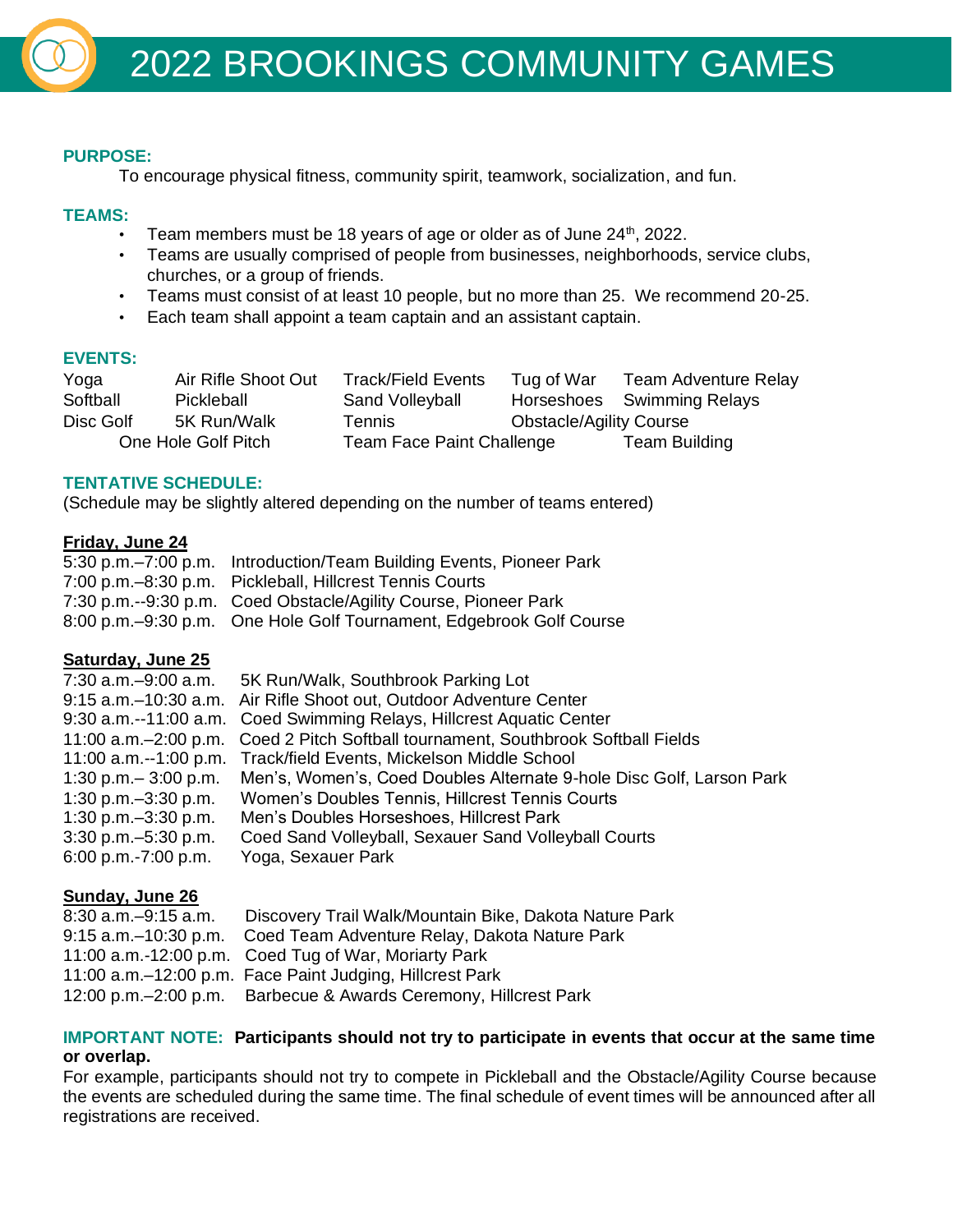# **TEAM POINTS & AWARDS:**

Participants/teams will earn points for their team as described as follows:

Team points will be accumulated and used to determine a Community Games Team Champion. The top three teams overall will receive awards. Additionally, the top three teams comprised solely of employees and/or spouses from the same business will receive workplace awards. Participants/teams finishing first, second or third in any event will receive a medal, except for "participation events". The team exhibiting the best unity, enthusiasm and sportsmanship will be presented the "Team Spirit" award. The awards will be presented Sunday afternoon following the barbecue.

The number of points a team earns depends on the event.

**Participation Events:** 1 point per participant.

| Yoga<br><b>Face Paint</b>                             | <b>Team Building</b>                                                                                                                        | Discovery Trail Walk/Bike                                                                                                                           |
|-------------------------------------------------------|---------------------------------------------------------------------------------------------------------------------------------------------|-----------------------------------------------------------------------------------------------------------------------------------------------------|
|                                                       | <b>Small Events:</b> 15 points for 1 <sup>st</sup> , 10 points for 2 <sup>nd</sup> , 5 pts for 3 <sup>rd</sup> , 1 point for participating. |                                                                                                                                                     |
| Track/field                                           | Air Rifle Shoot Out                                                                                                                         | 5K Run/Walk (Men's/Women's)                                                                                                                         |
| participating.                                        |                                                                                                                                             | <b>Medium Events:</b> 30 points for 1 <sup>st</sup> , 20 points for $2^{nd}$ , 10 points for $3^{rd}$ , 5 points for 4 <sup>th</sup> , 3 points for |
| <b>Team Swimming Relays</b><br>Women's Doubles Tennis | Mixed/Doubles Pickleball<br>Men's Doubles Horseshoes<br>Doubles/Coed Alternate Throw 9- hole Disc Golf                                      | Team Banner Challenge<br>One Hole Golf Tournament                                                                                                   |

Major team events: 50 points for 1st, 35 points for 2<sup>nd</sup>, 20 points for 3<sup>rd</sup>, 10 points for 4<sup>th</sup>, 5 points for participating.

Obstacle/Agility Course Tug of War 2 Pitch Softball Volleyball

**Team Adventure Relay:** 30 points =  $1^{st}$ , 25 points =  $2^{nd}$ , 20 points =  $3^{rd}$ , 16 points =  $4^{th}$ , 14 points =  $5<sup>th</sup>$ , 12 points = 6<sup>th</sup>, 10 points = 7<sup>th</sup>, 8 points = 8<sup>th</sup>, 6 points = 9<sup>th</sup>, 4 points = 10<sup>th</sup> all teams receive 3 points for participating.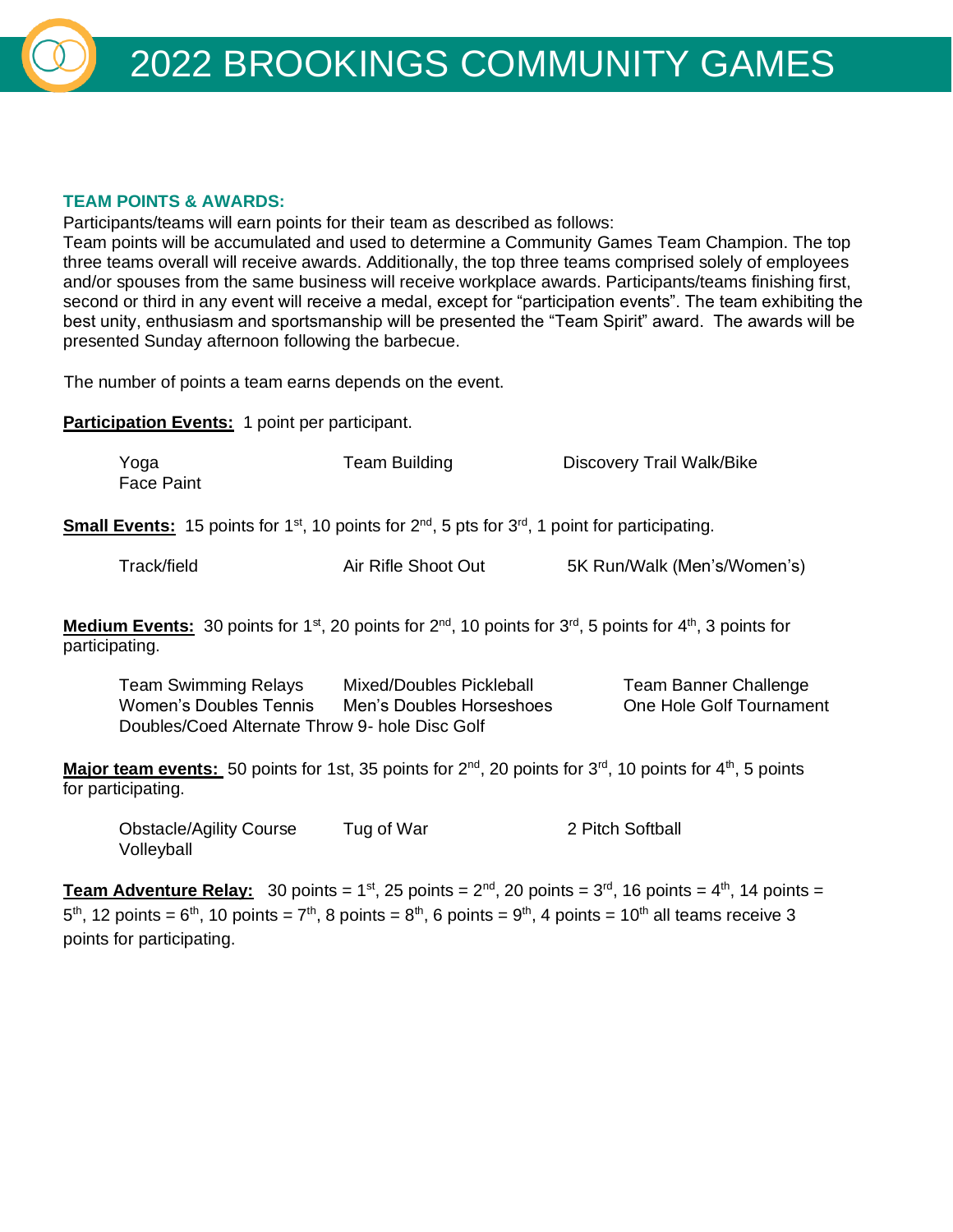# 2022 BROOKINGS COMMUNITY GAMES

| Complete the form below and submit with your entry form. <b>IMPORTANT - Pay close</b><br>attention if the event is asking for number of people or number of teams. |                                                                                                                                                                   |
|--------------------------------------------------------------------------------------------------------------------------------------------------------------------|-------------------------------------------------------------------------------------------------------------------------------------------------------------------|
| Do not exceed the maximum number of participants or teams allowed for each event.                                                                                  |                                                                                                                                                                   |
| <b>TEAM BUILDING (Friday Evening)</b><br>25 participant's maximum per team.                                                                                        | <b>TRACK &amp; FIELD (Saturday Morning/Afternoon)</b><br>1 coed 4x100M relay team, 1 women & 1 men 100M dash<br>participants, and 2 women and 2 men standing jump |
| _ Participant's                                                                                                                                                    | participants maximum per team.                                                                                                                                    |
| <b>MIXED DOUBLES PICKELBALL (Friday Evening)</b><br>1 coed doubles team maximum per team.                                                                          | ___ Coed 4x100M Relay team                                                                                                                                        |
| Team                                                                                                                                                               | Women's 100M Dash Participant<br>Men's 100M Dash Participant                                                                                                      |
| <b>COED OBSTACLE/AGILITY COURSE (Friday Evening)</b><br>1 coed obstacle/agility course team maximum per team.                                                      | Women's softball throw Participant's<br>Men's softball throw Participant's                                                                                        |
| Coed Team                                                                                                                                                          | <b>WOMEN'S, MEN'S &amp; COED DOUBLES ALTERNATE THROW</b><br><b>DISC GOLF</b> (Saturday afternoon)                                                                 |
| <b>ONE HOLE GOLF TOURNAMENT (Friday Evening)</b><br>9 participant's per team.                                                                                      | 1 women's, 1 men's, and 1 coed doubles team maximum per<br>team.                                                                                                  |
| _ Participants                                                                                                                                                     | _ Women's Team<br>Men's Team                                                                                                                                      |
| <b>5K RUN/WALK (Saturday morning)</b><br>25 participant's maximum per team.                                                                                        | Coed Team                                                                                                                                                         |
| _______ Participants                                                                                                                                               | <b>WOMEN'S DOUBLES TENNIS (Saturday Afternoon)</b><br>1 coed doubles team maximum per team.                                                                       |
| <b>AIR RIFLE SHOOT OUT (Saturday Morning)</b><br>2 women and 2 men maximum per team.                                                                               | Team                                                                                                                                                              |
| Women                                                                                                                                                              | <b>MEN'S DOUBLES HORSESHOES (Saturday Morning)</b><br>1 mixed doubles team maximum per team.                                                                      |
| Men                                                                                                                                                                | Mixed Doubles Team                                                                                                                                                |
| <b>SWIMMING</b> (Saturday Morning)<br>1 women's and 1 men's 4x50M relay team, and 1 coed 4x50M<br>wacky relay team maximum per team.                               | <b>COED SAND VOLLEYBALL (Saturday Afternoon/Evening)</b><br>1 coed team maximum per team.                                                                         |
| Women's 4x50M Freestyle Relay Team<br>Men's 4x50M Freestyle Relay Team                                                                                             | Coed Team                                                                                                                                                         |
| Coed 4x50M Wacky Relay Team                                                                                                                                        | <b>YOGA</b> (Saturday evening)<br>25 participant's maximum per team.                                                                                              |
| <b>COED 2 PITCH SOFTBALL TOURNAMENT</b><br>(Saturday Morning/Afternoon)<br>15 maximum per team.                                                                    | Participant's                                                                                                                                                     |
|                                                                                                                                                                    | <b>DISCOVERY TRAIL WALK/MOUNTAIN BIKE</b>                                                                                                                         |
| Women<br>Men                                                                                                                                                       | (Sunday morning)<br>25 participant's maximum per team.                                                                                                            |
| <b>COED TUG OF WAR (Sunday Morning)</b><br>6 participant's maximum per team.                                                                                       | Participants                                                                                                                                                      |
| Women                                                                                                                                                              | <b>FACE PAINTING (Sunday Morning)</b>                                                                                                                             |
| Men                                                                                                                                                                | 25 participant's maximum per team.                                                                                                                                |
| <b>TEAM ADVENTURE RELAY (Sunday Morning)</b>                                                                                                                       | Participant's                                                                                                                                                     |

2 coed team's maximum per team.

\_\_\_\_\_\_\_ Coed Teams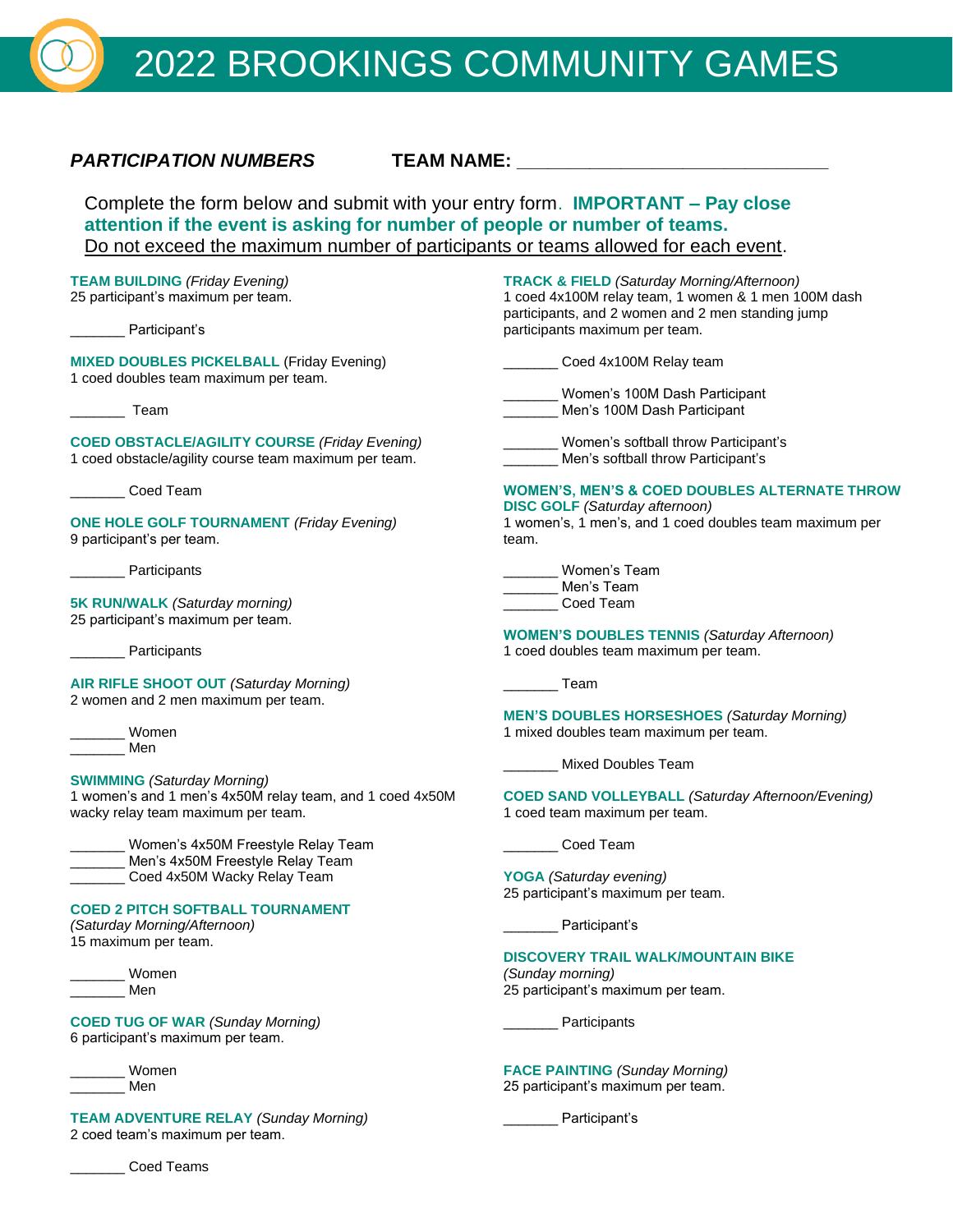#### **INTRODUCTION / TEAM BUILDING EVENTS:**

**Location:** Pioneer Park

**Team Limits:** Unlimited participation

1. A team must consist of both men and women participants. Specific Event Rules will be provided to team captains.

#### **MIXED DOUBLES PICKLEBALL:**

**Location:** Hillcrest Tennis Courts

- **Team Limits:** 1 mixed doubles team maximum per Community Games Team
- 1. Paddles and pickleballs will be supplied. Participants may also use their own approved paddle.
- 2. Serve: Players must keep both feet behind the back line when serving. The serve is made underhand. The paddle must pass below the waist. The server must hit the ball in the air on the serve. The wrist must be above the ball height when contact is made. The service is made diagonally cross court and must clear the non-volley zone. Only 1 serve attempt is allowed, except if the ball touches the net on the serve and lands in the proper service court. Then a second serve may be taken.
- 1. Serve Sequence: The services always start on the right-hand court and alternates from right to left to right, etc… as long as the server holds the serve (i.e. won the point). The team serving the initial serve of the game can only commit 1 fault (i.e. lose the point) before it is passed on to the opposing team. After that, each team member serves until that player loses the serve when the team commits a fault. After both players have lost their serves, the serve passes to the opposing team. If the serve rotation is done properly in doubles, the serving team's score will always be even when the player that started the game on the right side is on the right side and odd when that player is on the left side.
- 2. Volley: To volley a ball means to hit it in the air without first letting it bounce. All volleying must be done with the player's feet behind the non-volley zone. Stepping into the non-volley zone on a volley follow-through is also a fault. The non-volley zone is 7' in length on both sides of the net. This area is called "The Kitchen".
- 3. Double Bounce Rule: Each team must play their first shot off the bounce. That is, the receiving team must let the serve bounce, and the serving team must let the return of serve bounce before playing the ball. After that point, the ball can be either volleyed in the appropriate zone or played off 1 bounce.
- 4. Fault: a) hitting the ball out-of-bounds; b) the ball does not clear the net; c) stepping into the non-volley zone and volleying the ball; d) violating the double bounce rule.
- 5. Scoring: Rally scoring will be used. A player who is serving shall continue to serve until a fault is made by the serving team. The game is played to 15 points, but must be won by 2 points. Games can be shortened to 11 points if tournament is behind schedule. The server should announce the score and the serve prior to serving. For example, the server should say their score, then their opponents score, then 1 or 2 depending if they are the first server or second serve.
- 6. The tournament will follow a single elimination format. Multiple tournaments will be conducted.

#### **COED OBSTACLE/AGILITY COURSE:**

**Location:** Pioneer Park

- **Team Limits:** 1 coed obstacle/agility course team maximum per Community Games Team.
- 1. An obstacle/agility course team shall consist of 8 people, consisting of 4 women and 4 men.
- 2. Teams compete for best time.
- 3. After the first heat, the top 4 teams will compete in the finals.
- 4. No special equipment, such as "spikes", will be allowed.
- 5. Course instructions will be provided at a later date.

#### **ONE HOLE GOLF TOURNAMENT:**

**Location:** Edgebrook Golf Course **Team Limits:** 9 per Community Games Team. Specific Event Rules will be provided to team captains.

#### **5K RUN / WALK (3.1 miles):**

**Location:** Southbrook parking lot

- **Team Limits:** Unlimited participation.
- 1. Every Community Games team member who participates and finishes the run or walk will earn a point for his/her team.
- 2. Participants in the 5K run finishing first, second, or third in their division will earn additional points for their team.
- 3. The 5K walk is not a race.

#### **AIR RIFLE SHOOT OUT:**

 **Location:** Outdoor Adventure Center

 **Team Limits:** 2 women and 2 men maximum per Community Games Team. Specific Event Rules will be provided to team captains.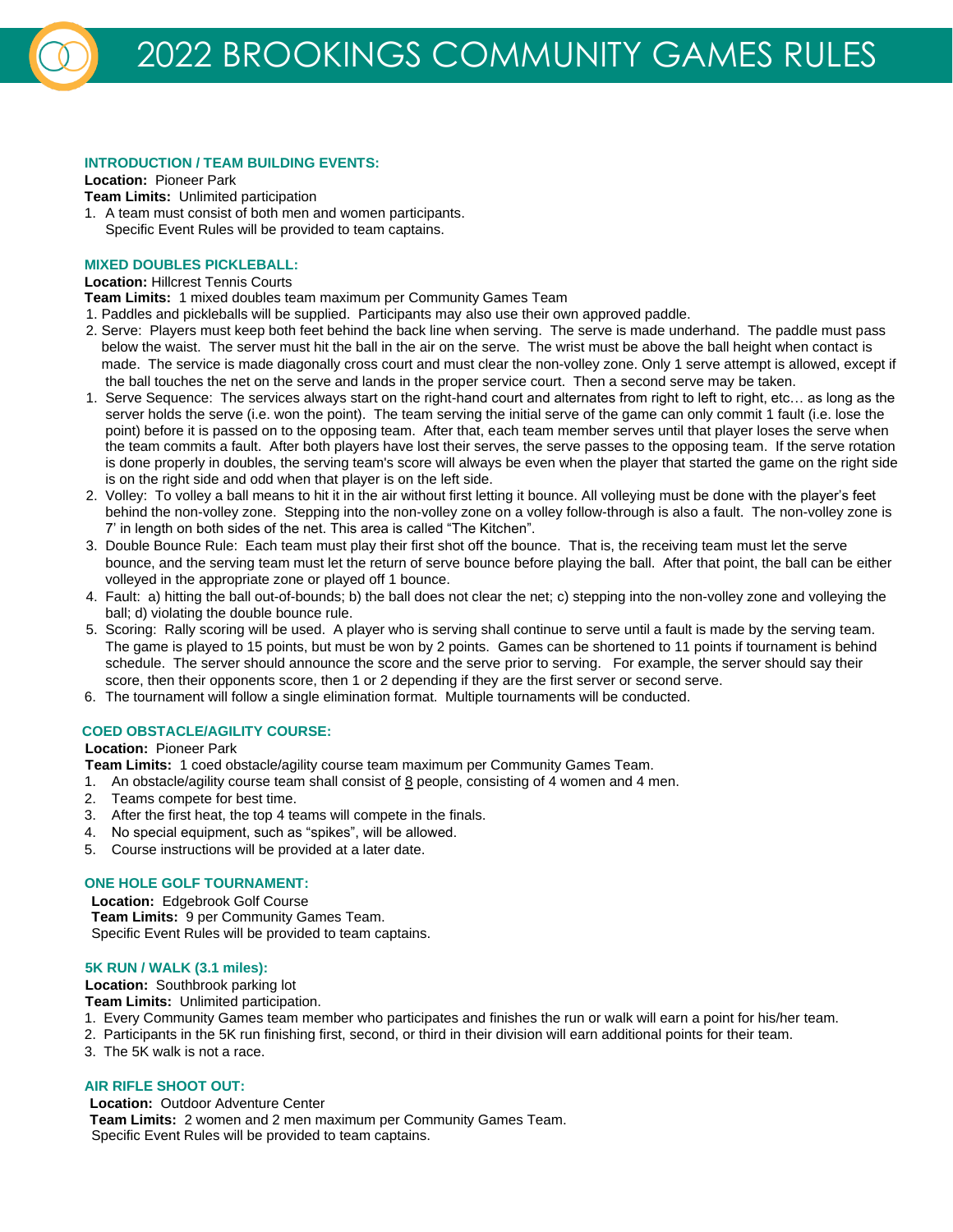#### **SWIMMING:**

 **Location:** Hillcrest Aquatic Center

 **Team Limits:** Minimum of 4 participants per team per event

- 1. 4 Women Freestyle relay.
- 2. 4 Men Freestyle relay

3. 2 Men & 2 Women Coed Wacky Relay

#### **COED 2 PITCH SOFTBALL TOURNAMENT:** 16 Inch Softball

#### **Location:** Southbrook Softball Fields

**Team Limits:** Fifteen participant's maximum, any gender, per Community Games Team. Specific Event Rules will be provided to team captains.

#### **TRACK & FIELD:**

**Location:** Mickelson Middle School Track

**Team Limits:** 1 coed 4x100M relay team maximum. 1 woman and 1 man in the 100M dash. 2 women and 2 men softball throwers maximum.

- 1. The relay and the dash will be done in timed flights. This means that each team/individual will only run once and will race against time.
- 2. Runners that interfere with another team will be disqualified.
- 3. The 4x100 meter relay will involve 2 women and 2 men each running 100 meters in any order preferred.
- 4. Each thrower will get 2 throws. Throws will be measured to the nearest inch. Ties will be broken according to who had the second longest throw.

#### **WOMEN'S, MEN'S AND COED DOUBLES ALTERNATE THROW DISC GOLF:**

#### **Location:** Larson Park

**Team Limits:** 1 Women's, 1 Men's, and 1 coed doubles team maximum per Community Games Team.

- 1. Participants can only be on 1 doubles team. (i.e. you can't be a doubles team and also on a mixed doubles team.)
- 2. Doubles teams will play the course with a doubles team from another Community Games team.
- 3. Participants from each doubles team must alternate throws. For example, if player #1 throws first, then player #2 will do the second throw. If player #1 ultimately finishes the "hole" by throwing his/her disc in the basket, then player #2 will throw first on the next hole.
- 4. 1 "stroke" is counted each time the disc is thrown and when a penalty is incurred.
- 5. Tee throws" must be completed within the designated tee areas. After teeing off, the player whose disc is farthest from the hole will be the first to throw the next shot.
- 6. Players may have a run-up to throw their disc but cannot cross their original spot of the disc.
- 7. Once the disc lands in the chained basket, the hole is completed.
- 8. A disc that comes to rest more than 6 feet above the ground is considered unplayable. The disc must be thrown from the ground directly below the lie and 1 additional stroke penalty is assessed.
- 9. A disc that lands out-of-bounds must be played from the point where the disc went out-of-bounds with a 1 stroke penalty. Out-of-bound locations are described on the scorecard.
- 10. Never throw until players ahead of you are out of range.
- 11. Obstacles to a player's stance or throwing motion that are permanent or are an integral part of the course can't be moved, bent, or altered by the player to facilitate the throw, except as to allow the player to take legal stance on the lie. When playing the lie, the player must choose a stance that will result in the least movement of any part of the obstacle between the lie and the hole.
- 12. A player may declare a lie unsafe and ask that the disc be relocated to a new playable lie within 5 yards, with a 1 stroke penalty.
- 13. 9 "holes" will be played.
- 14. The object is to have the lowest score
- 15. Regulation discs will be supplied if needed.

#### **WOMEN'S DOUBLES TENNIS:**

#### **Location:** Hillcrest Tennis Courts

**Team Limits:** Women's doubles team maximum per Community Games Team.

- 1. A no-add, six game pro set will be played. First team to win six games is the winner, however a team must win by 2 games. If tied at 6 games apiece, a 7-point tiebreaker will be played.
- 2. Participants must supply their own racquet and balls.
- 3. The team listed first on the bracket will serve first. The other team will have their choice of side.
- 4. Teams will switch sides of the court on odd-numbered games.
- 5. A single elimination tournament will be held. Multiple tournaments may be conducted.

#### **MEN'S DOUBLES HORSESHOES:**

**Location:** Hillcrest Horseshoe Pits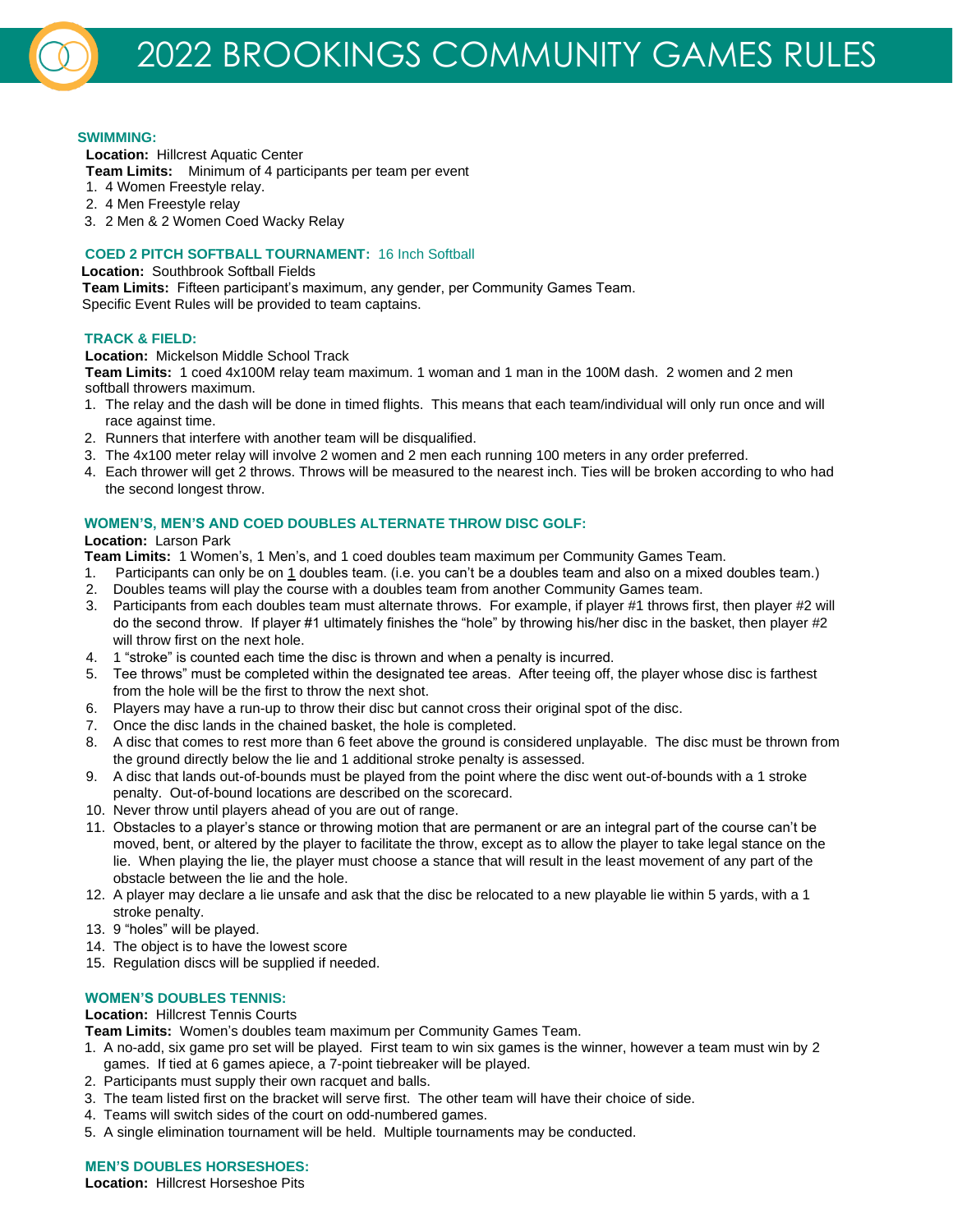**Team Limits:** 1 coed doubles team maximum per Community Games Team.

#### **COED SAND VOLLEYBALL:**

**Location:** Sexauer Sand Volleyball Courts

**Team Limits:** 1 coed team maximum per Community Games Team.

- 1. A team must consist of at least 6 players.
- 2. There may not be more men on the court than women at any given time.
- 3. Rally point scoring will be utilized.
- 4. Substitutions in center back position.
- 5. Unless otherwise mentioned, Brookings Park & Recreation Coed Adult Volleyball League Rules will apply.
- 6. The scoring and tournament format will be determined once the number of teams is known.

#### **YOGA:**

**Location:** Sexauer Park

**Team Limits:** Unlimited participation.

- 1. Participants will complete a yoga routine led by staff.
- 2. 1 participation point will be given to each participant for completing the routine.

#### **DISCOVERY TRAIL WALK/MOUNTAIN BIKE (approximately 2 miles):**

**Location:** Dakota Nature Park

**Team Limits:** 15 participant's maximum, any gender, per Community Games Team.

- 1. This is not a race
- 2. Come explore the new trail at the Dakota Nature Park.

#### **TEAM ADVENTURE RELAY:**

**Location:** Dakota Nature Park

**Team Limits:** 2 coed teams maximum per Community Games Team. Participants can only be on 1 team.

- 1. A relay team must consist of 2 women and 2 men.
- 2. The race will involve participants running various "legs of the course" and doing vigorous physical and/or mental challenges at different checkpoints throughout the course.
- 3. Teammates will tag between legs.
- 4. Teams compete for the best time.
- 5. Participants will be given further instructions at the event.

#### **COED TUG OF WAR:**

**Location:** Moriarty Park **Team Limits:** 3 women, 3 men Specific Event Rules will be provided to team captains.

#### **FACE PAINT CHALLENGE:**

**Location:** Hillcrest Park **Team Limits:** 25 Participation Specific Event Rules will be provided to team captains.

*Rules for all sports may be adjusted on site if deemed necessary by the event manager.*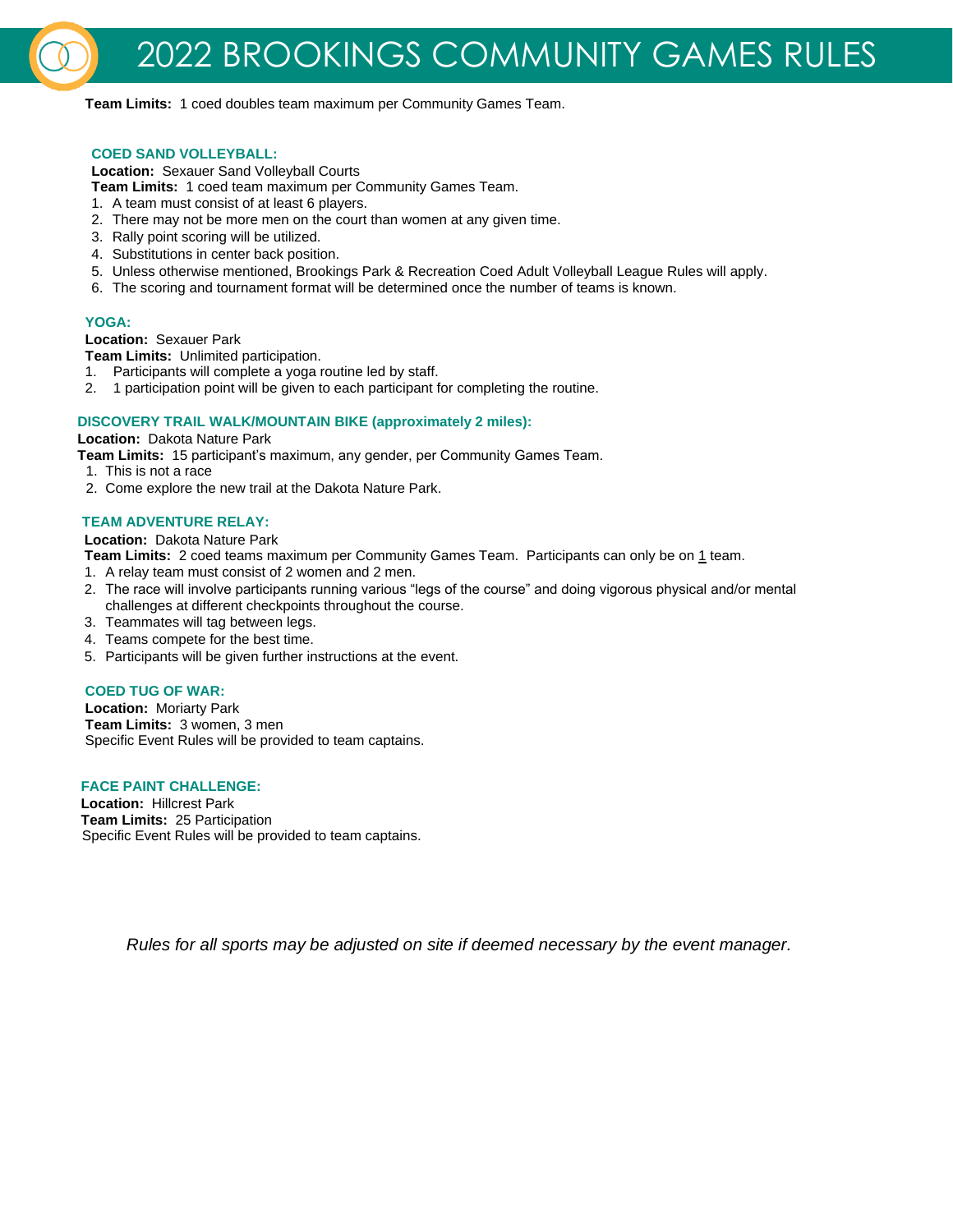# **SPECIFIC EVENT PARTICIPANTS:** These forms are designed to help captains organize their team.<br>Captains DO NOT need to submit these forms with their entry.

| FRIDAY, JUNE 24                       | <b>MIXED DOUBLES PICKLEBALL:</b>     |  |  |
|---------------------------------------|--------------------------------------|--|--|
| Introduction/Team Building Event:     | (1 mixed doubles team maximum)       |  |  |
| (unlimited participation, any gender) |                                      |  |  |
|                                       |                                      |  |  |
|                                       |                                      |  |  |
|                                       | <b>COED OBSTACLE/AGILITY COURSE:</b> |  |  |
|                                       | (1 coed team maximum)                |  |  |
|                                       |                                      |  |  |
|                                       |                                      |  |  |
|                                       |                                      |  |  |
|                                       |                                      |  |  |
|                                       |                                      |  |  |
|                                       |                                      |  |  |
|                                       |                                      |  |  |
|                                       |                                      |  |  |
|                                       |                                      |  |  |
|                                       | ONE HOLE GOLF TOURNAMENT:            |  |  |
|                                       | (9 participants, any gender)         |  |  |
|                                       |                                      |  |  |
|                                       |                                      |  |  |
|                                       |                                      |  |  |
|                                       |                                      |  |  |
|                                       |                                      |  |  |
|                                       | 6.                                   |  |  |
|                                       |                                      |  |  |
|                                       | 8.                                   |  |  |
| 25                                    |                                      |  |  |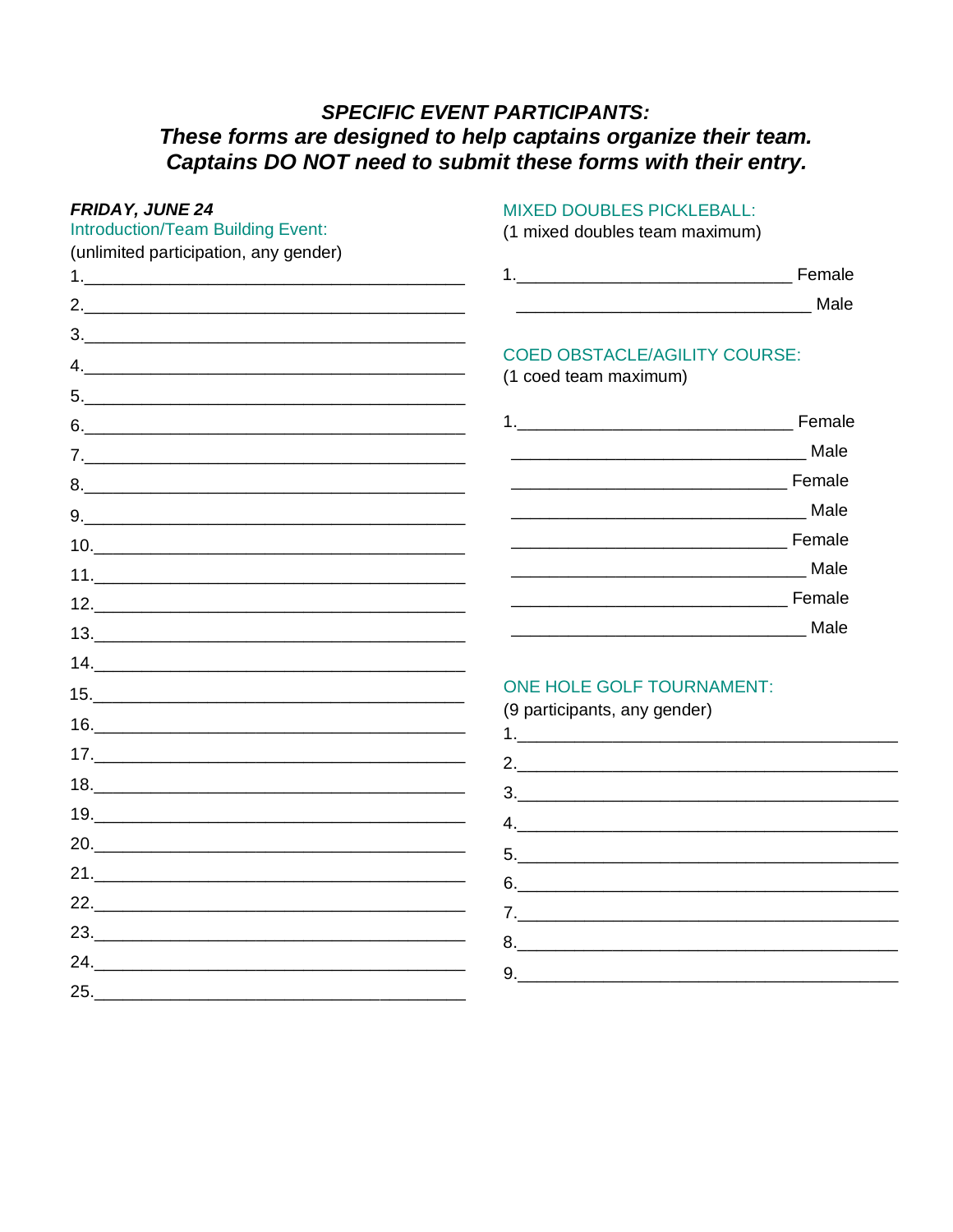# **SATURDAY, JUNE 25**

 $3.$ 

### 5 K RUN / WALK:

(unlimited participation, any gender)

 $\overline{4}$ .

 $6.$ 

 $9.$  $10.$ 

 $17.$ 

 $20.$ 

 $16.$ 

 $5.$ 

# **SWIMMING RELAYS:**

Coed 4x50M Wacky Relay (1 coed team maximum)

| 1 | Female |
|---|--------|
| 2 | Female |
| 4 | Male   |
| 2 | Male   |

# WOMEN'S & MEN'S 4X50M FREESTYLE RELAY:

(1 women's team and 1 men's team max)

| Female |
|--------|
| Female |
| Female |
| Female |
| Male   |
| Male   |
| Male   |
| Male   |

# **COED 2 PITCH SOFTBALL TOURNAMENT:** (15 maximum-any gender)

| WOMEN'S DOUBLES TENNIS: (1 coed team Max) |  |        |
|-------------------------------------------|--|--------|
|                                           |  |        |
|                                           |  | Female |

**AIR RIFLE SHOOT OUT:** (2 women and 2 men maximum)

 $25.$ 

| Female       |
|--------------|
| Male<br>Male |
|              |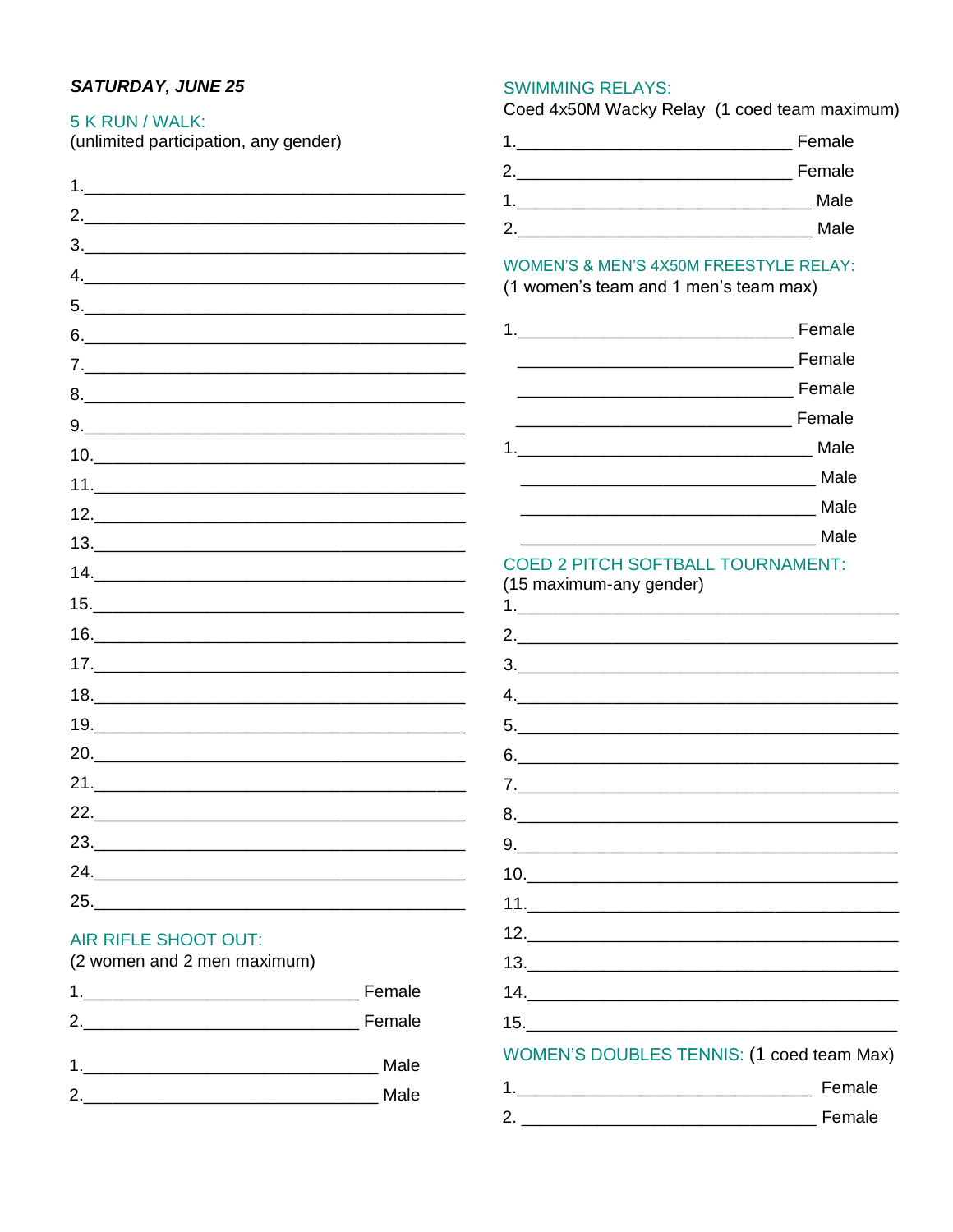# **SATURDAY, JUNE 25 continued:**

| <u>UATURUAT, JUNE ZU CURINGG.</u>       |        |
|-----------------------------------------|--------|
| <b>TRACK &amp; FIELD:</b>               |        |
| Coed 4x100M Relay (1 coed team maximum) |        |
|                                         | Female |
|                                         | Female |
|                                         | Male   |
|                                         | Male   |
|                                         |        |

# **WOMEN'S & MEN'S 100M DASH:**

(1 woman and 1 man maximum) 1. Male

# **WOMEN'S & MEN'S SOFTBALL THROW:**

(2 women and 2 men maximum)

| Female |
|--------|
| Female |
| Male   |
| Male   |

# **WOMEN'S, MEN'S & COED ALTERNATE THROW DOUBLES DISC GOLF:**

(1 Women's, 1 Men's and 1 coed team maximum)

| the control of the control of the control of the                                                                     | Female |
|----------------------------------------------------------------------------------------------------------------------|--------|
|                                                                                                                      | Female |
| <u> 1980 - Jan Barat, martin a shekara 1980 - An tsa a tsa a tsa a tsa a tsa a tsa a tsa a tsa a tsa a tsa a tsa</u> | Male   |
|                                                                                                                      | Male   |
|                                                                                                                      | Female |
|                                                                                                                      | Male   |

# **MEN'S DOUBLES HORSESHOES:**

(1 mixed doubles team maximum)

| и<br>ı | Male |
|--------|------|
|        | Male |

# YOGA:

| (unlimited participation, any gender) |  |  |  |  |  |  |
|---------------------------------------|--|--|--|--|--|--|
| ٠                                     |  |  |  |  |  |  |
| Ω                                     |  |  |  |  |  |  |
| ാ                                     |  |  |  |  |  |  |

| $\begin{array}{c}\n5.\n\end{array}$                                          |  |  |  |  |  |
|------------------------------------------------------------------------------|--|--|--|--|--|
| $6. \underline{\hspace{2cm}}$                                                |  |  |  |  |  |
|                                                                              |  |  |  |  |  |
|                                                                              |  |  |  |  |  |
|                                                                              |  |  |  |  |  |
| $10. \qquad \qquad \overbrace{\qquad \qquad }$                               |  |  |  |  |  |
|                                                                              |  |  |  |  |  |
|                                                                              |  |  |  |  |  |
| $\begin{array}{c}\n 13. \quad \textcolor{blue}{\textbf{13.2}}\n \end{array}$ |  |  |  |  |  |
| 14.                                                                          |  |  |  |  |  |
|                                                                              |  |  |  |  |  |
|                                                                              |  |  |  |  |  |
|                                                                              |  |  |  |  |  |
|                                                                              |  |  |  |  |  |
|                                                                              |  |  |  |  |  |
|                                                                              |  |  |  |  |  |
|                                                                              |  |  |  |  |  |
| $22.$                                                                        |  |  |  |  |  |
| 23.                                                                          |  |  |  |  |  |
| 24.                                                                          |  |  |  |  |  |
| 25.                                                                          |  |  |  |  |  |

# **SATURDAY, JUNE 25 continued:**

COED SAND VOLLEYBALL: (1 coed team max)

| Female |
|--------|
|        |
| Female |
|        |
|        |
|        |
|        |
|        |
| Male   |
| Male   |
| Male   |
| Male   |
|        |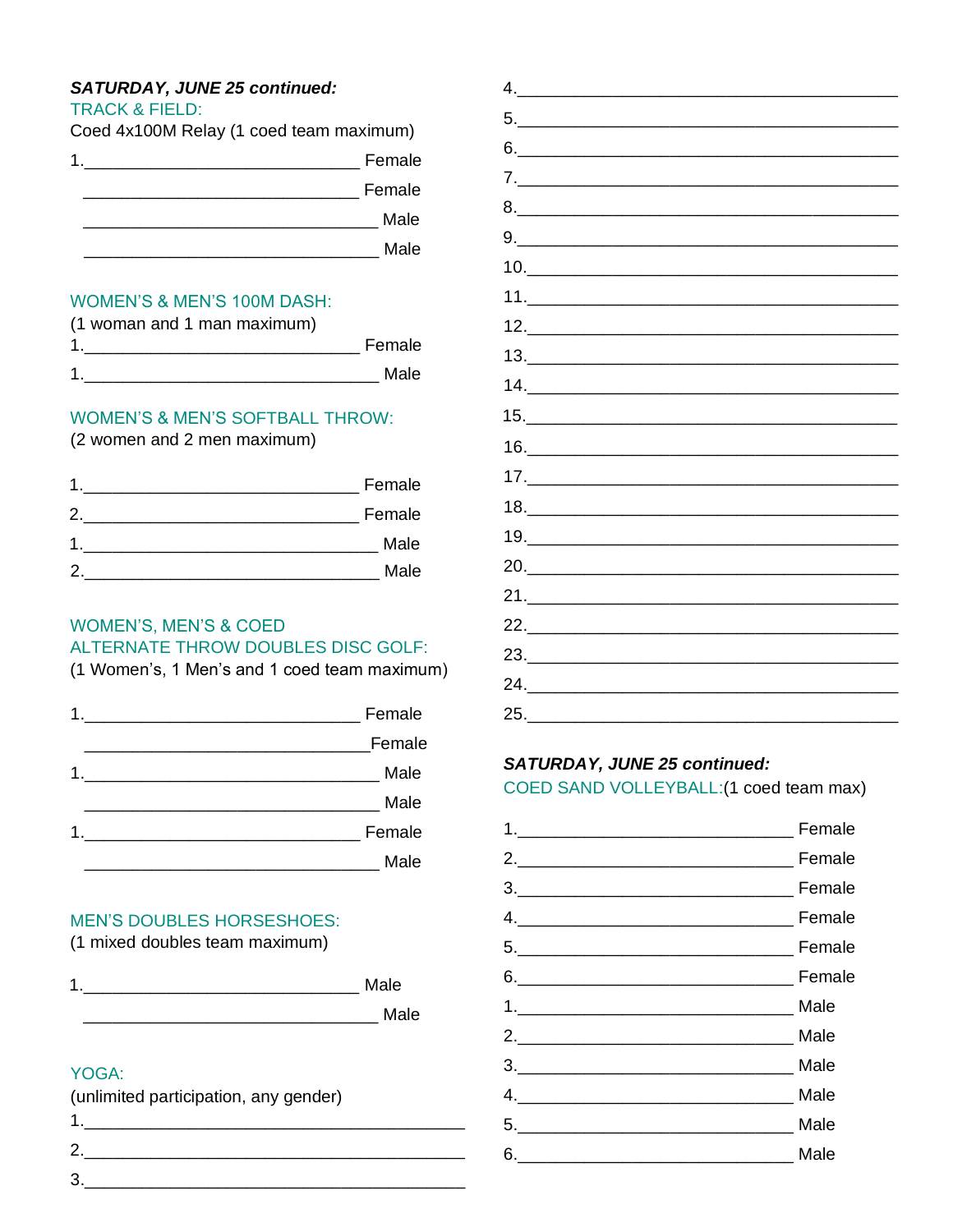# **SUNDAY, JUNE 26:**

# DISCOVERY TRAIL WALK/MOUNTAIN BIKE:

| (unlimited participation, any gender) |
|---------------------------------------|
| 1.                                    |
| 2.                                    |
| $\begin{array}{c}\n3.\n\end{array}$   |
| 4.                                    |
|                                       |
|                                       |
| <u>7. ___________________________</u> |
|                                       |
|                                       |
|                                       |
|                                       |
|                                       |
|                                       |
|                                       |
|                                       |
|                                       |
|                                       |
|                                       |
|                                       |
|                                       |
|                                       |
|                                       |
| $23. \underline{\hspace{2cm}}$        |
|                                       |
|                                       |

# **COED TEAM ADVENTURE RELAY:**

(2 coed teams maximum)

|                                                                     | Female |
|---------------------------------------------------------------------|--------|
|                                                                     | Male   |
|                                                                     | Female |
|                                                                     | Male   |
| $2^{\circ}$                                                         | Female |
|                                                                     | Male   |
|                                                                     | Female |
|                                                                     | Male   |
| <b>FACE PAINT JUDGING:</b><br>(unlimited participation, any gender) |        |

| 19.<br>20.<br>23.<br>25. | 3.<br>$\begin{array}{c}\n5. & \phantom{2\textwidth} \includegraphics[width=0.35\textwidth]{figs/2} \end{array}$<br>7.<br>$9. \underline{\hspace{2cm}}$<br>$\begin{array}{c}\n15. \\ \hline\n\end{array}$<br>17.<br>$\begin{array}{c} \n 18. \quad \textcolor{red}{\overline{\qquad \qquad }} \textcolor{red}{\overline{\qquad \qquad }} \textcolor{red}{\overline{\qquad \qquad }} \textcolor{red}{\overline{\qquad \qquad }} \textcolor{red}{\overline{\qquad \qquad }} \textcolor{red}{\overline{\qquad \qquad }} \textcolor{red}{\overline{\qquad \qquad }} \textcolor{red}{\overline{\qquad \qquad }} \textcolor{red}{\overline{\qquad \qquad }} \textcolor{red}{\overline{\qquad \qquad }} \textcolor{red}{\overline{\qquad \qquad }} \textcolor{red}{\overline{\qquad \qquad }} \textcolor{red}{\overline{\qquad \$<br>$21.$ $\qquad \qquad$ |  |  |  |
|--------------------------|----------------------------------------------------------------------------------------------------------------------------------------------------------------------------------------------------------------------------------------------------------------------------------------------------------------------------------------------------------------------------------------------------------------------------------------------------------------------------------------------------------------------------------------------------------------------------------------------------------------------------------------------------------------------------------------------------------------------------------------------------------------------------------------------------------------------------------------------------|--|--|--|

# **COED TUG OF WAR:**

| (3 women and 3 men maximum) |        |
|-----------------------------|--------|
|                             | Female |
|                             | Female |
|                             | Female |
|                             | Male   |
| 2.                          | Male   |
| 3.                          | Male   |
|                             |        |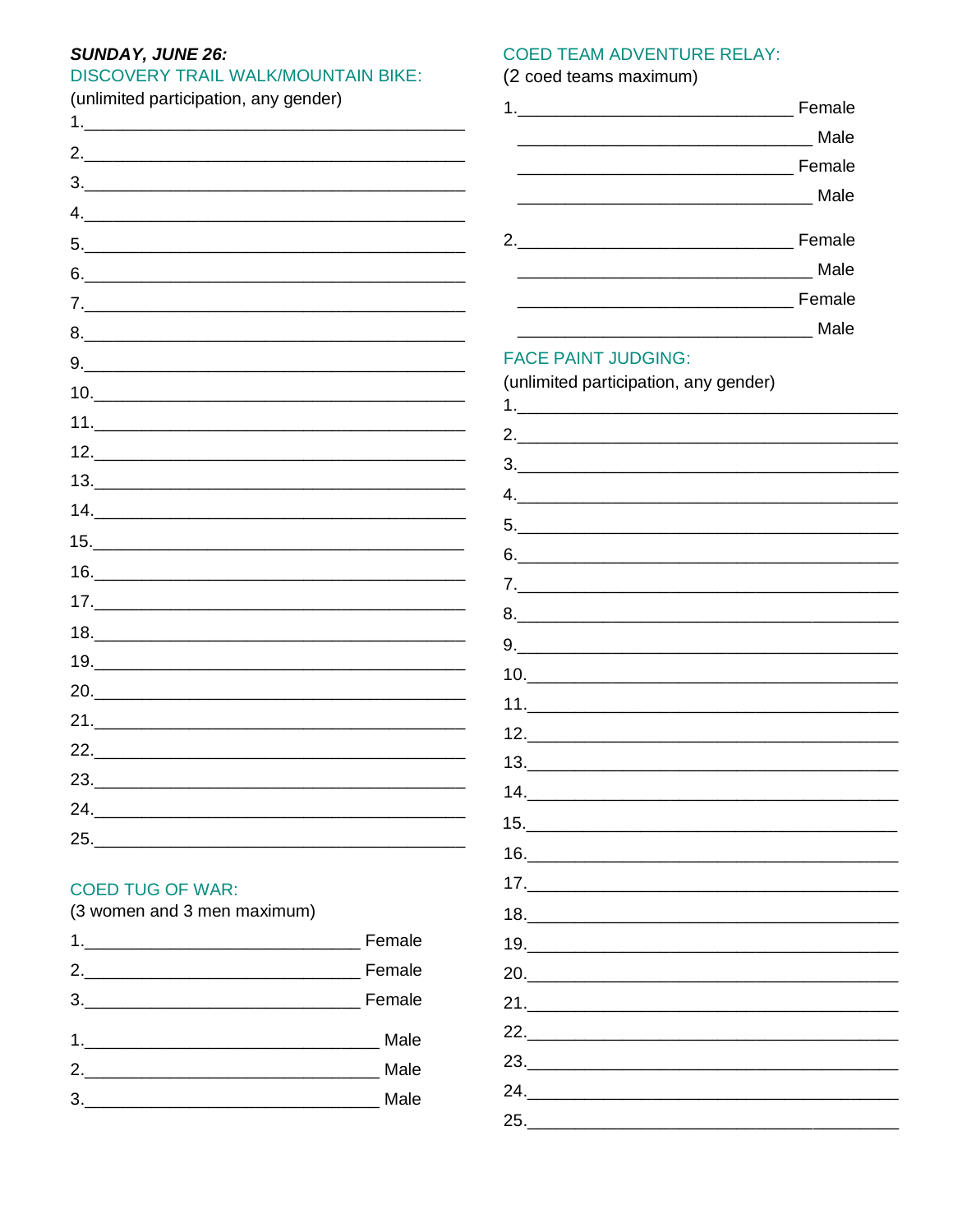# BROOKINGS COMMUNITY GAMES 2022

# TEAM ENTRY FORM

| Team Name: 2008 2009 2010 2021 2022 2023 2024 2022 2023 2024 2022 2023 2024 2022 2023 2024 2022 2023 2024 2022 |                  |                                                                                                                                                                                                                                                                                                                                                                                                                                  |                                  |                    |
|----------------------------------------------------------------------------------------------------------------|------------------|----------------------------------------------------------------------------------------------------------------------------------------------------------------------------------------------------------------------------------------------------------------------------------------------------------------------------------------------------------------------------------------------------------------------------------|----------------------------------|--------------------|
|                                                                                                                |                  |                                                                                                                                                                                                                                                                                                                                                                                                                                  |                                  |                    |
|                                                                                                                |                  |                                                                                                                                                                                                                                                                                                                                                                                                                                  |                                  |                    |
| Assistant Captain:_______________________________                                                              |                  |                                                                                                                                                                                                                                                                                                                                                                                                                                  |                                  |                    |
|                                                                                                                |                  | Is your team comprised entirely of employees or spouses from the same business? YES NO                                                                                                                                                                                                                                                                                                                                           |                                  |                    |
| which may be attributed to weather conditions.                                                                 |                  | WAIVER, TEAM ROSTER & SHIRT SIZE:<br>I waive and release the City of Brookings, its agents, employees and volunteers from any and all claims for damages, losses and expenses, including but not limited to medical expenses<br>and attorney's fees, that the participant may incur as a result of injuries and/or illnesses suffered during or arising out of participation in this program; including but not limited to those |                                  |                    |
| <b>Printed Name</b>                                                                                            | <b>Signature</b> | <b>Email Address</b>                                                                                                                                                                                                                                                                                                                                                                                                             | <b>Shirt Size</b><br>$(S - 4XL)$ | <b>Cell Number</b> |
|                                                                                                                |                  |                                                                                                                                                                                                                                                                                                                                                                                                                                  |                                  |                    |
|                                                                                                                |                  |                                                                                                                                                                                                                                                                                                                                                                                                                                  |                                  |                    |
|                                                                                                                |                  |                                                                                                                                                                                                                                                                                                                                                                                                                                  |                                  |                    |
|                                                                                                                |                  |                                                                                                                                                                                                                                                                                                                                                                                                                                  |                                  |                    |
|                                                                                                                |                  |                                                                                                                                                                                                                                                                                                                                                                                                                                  |                                  |                    |
| 6.                                                                                                             |                  |                                                                                                                                                                                                                                                                                                                                                                                                                                  |                                  |                    |